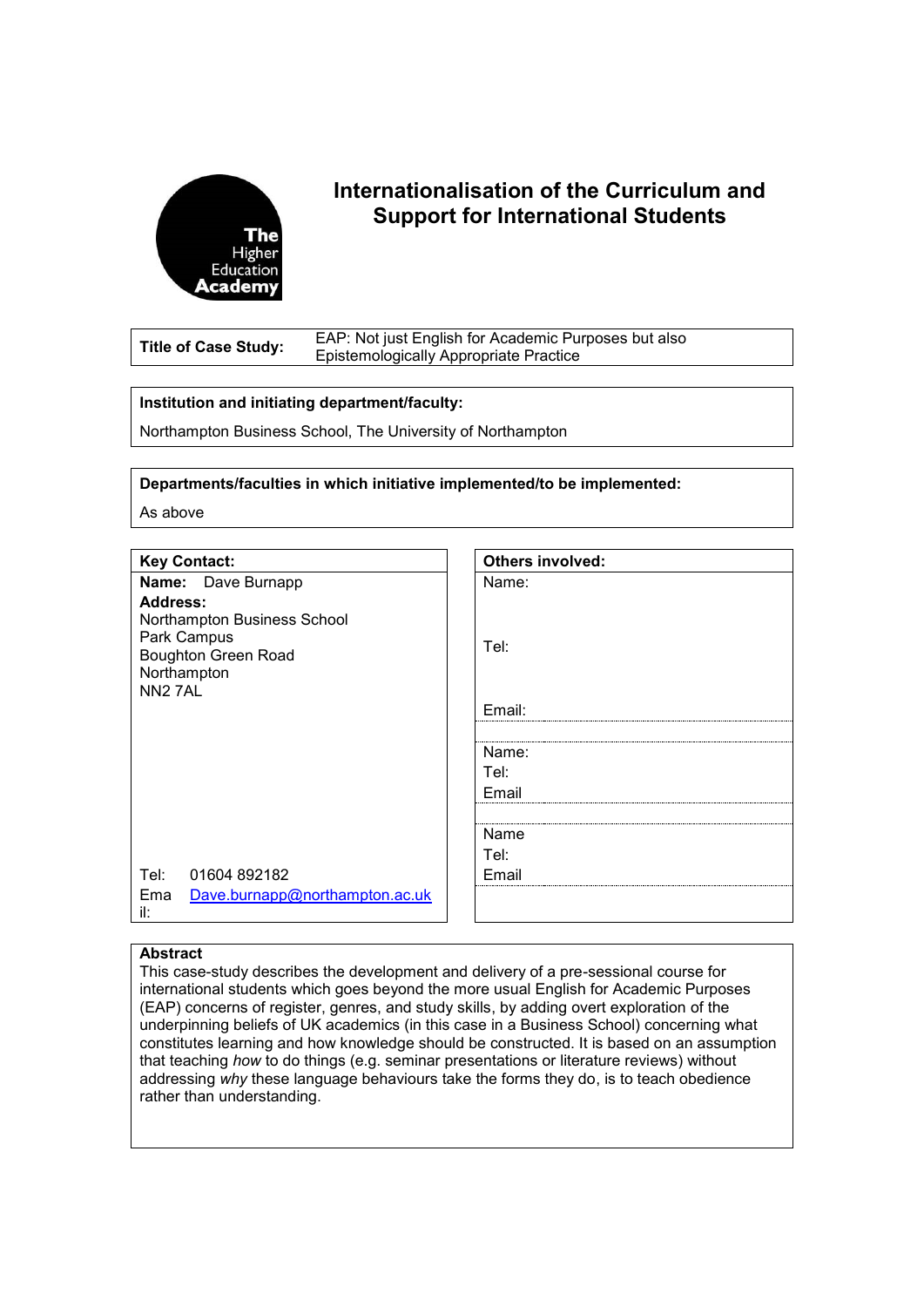## **Background – contextual issues giving rise to the initiative**

As with many other institutions this university has recently seen a rapid increase in the number of international students, in particular those entering either top-up degrees or directly entering Masters courses which, unlike first year undergraduate courses, leave no leeway for initial errors during adaptation. The EAP staff of the university began to receive an increasing number of requests for help concerning what were deemed to be language difficulties. Deeper investigations, however, led to the conclusion that these linguistic difficulties – which do indeed exist – are compounded by students' unfamiliarity with some of the demands placed on them, and a genuine confusion about the value, purpose, and forms of the expected, accepted, and respected behaviours in this setting.

It was therefore decided to design an induction course which taught not just the required behaviours – seminar discussion skills for example – but to link these to an overt exploration of the theories of knowledge prevalent in the Business School: so, as an example, in the case of seminars this would require investigating theories concerning the social construction of knowledge.

This project therefore involved researching what were the epistemological assumptions held within the business school, devising teaching materials to reveal these to new international students, then assessing the outcomes of the course.

# **Description of activity or initiative**

The aim of the course is to familiarise international students, of both undergraduate and taught Masters courses, with the accepted theories of knowledge creation within a Business School; to practice the activities which emerge from these assumptions (both whilst learning and in assessments); and to rehearse the language behaviours necessary for these activities.

The course has been taught for three years now with amendments made for each delivery in the light of experience gained.

The research into the expectations concerning how knowledge should be created (i.e. the epistemology) within the Business School involved interviewing tutors, experienced international students, and the faculty librarians; it also employed documentary analysis of assignment instructions, module guides, and QAA subject benchmarking statements; and these led to follow-up investigations into learning theories which the earlier investigations had referred to either directly or by implication. A brief inventory of these expectations includes: Bloom's (1956) taxonomy of learning objectives; Kolb's (1984) description of learning styles; various theories concerning the social construction of knowledge (Berger & Luckman, 1966); and a variety of educational approaches requiring that learning should be autonomous, should be reflective, and – perhaps particularly important in Business Schools – should link theory to application.

The creation of teaching materials around these diverse demands employed approaches taken from intercultural training courses (Landis et al 2004), which recognise that transitions which involve identifying and amending assumptions which may previously have been unanalysed – and which link private views of one's own identity to shared cultural values – require observation, experimentation, reflection, and conceptualisation. These techniques are themselves based on Kolb's (1984) learning styles, so the course itself is both about and is an example of the target epistemology.

In brief, the learning theories are introduced in a 'culture' module which introduces the concepts in turn (and which utilises videoed descriptions from experienced students describing their own coming to terms with, say, keeping reflective portfolios); the language requirements associated with the concepts are introduced in a 'language' module (for example exploring subjective writing styles in connection to reflective learning, and discussion skills in connection with social construction of knowledge); and these are then experimented with in the 'academic' module which mimics a degree course module on the topic of Third World Development including seminars, lectures, presentations, groups work and so on.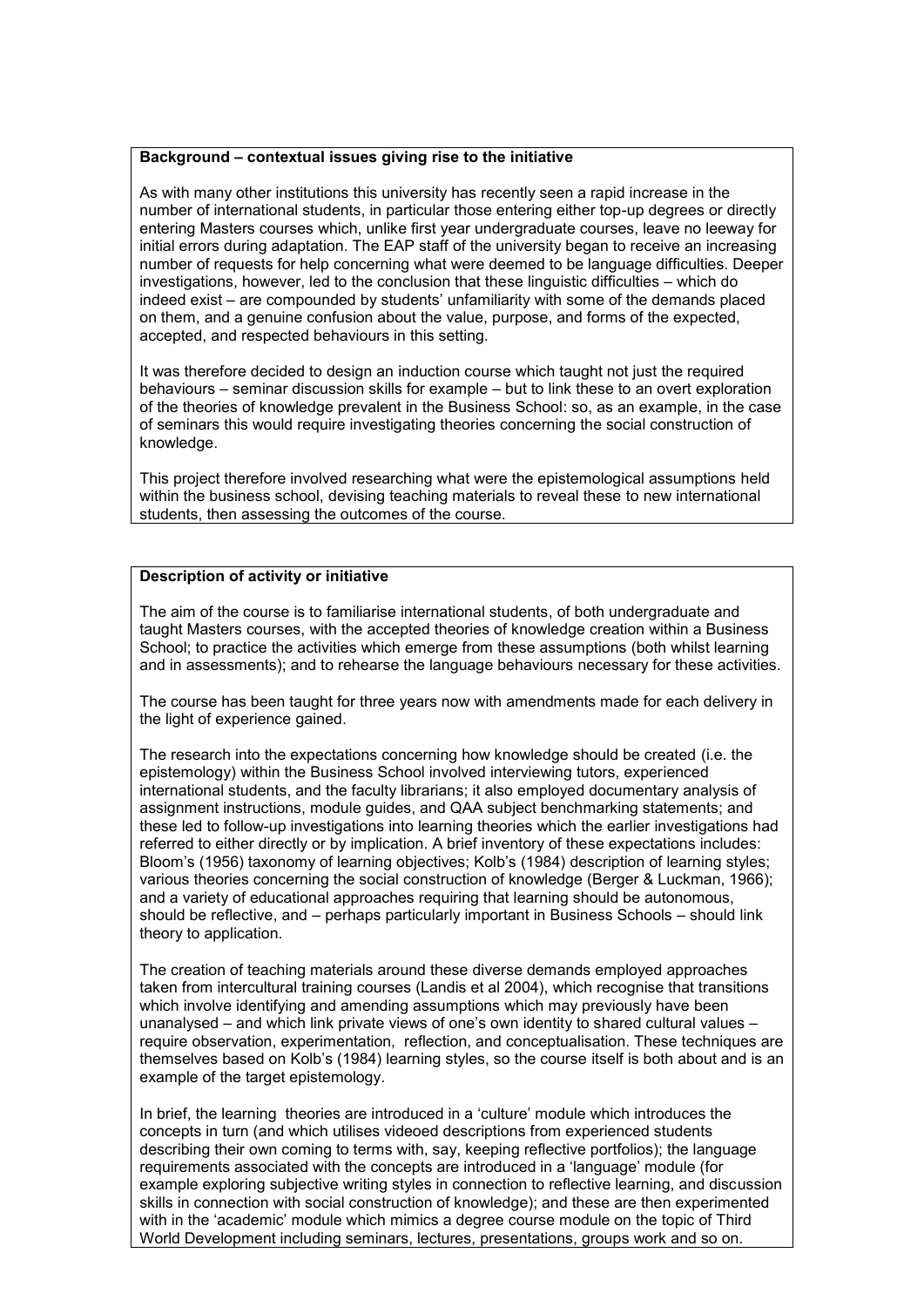The course is taught over four weeks, involving 20 hours of contact time per week, as well as directed activities involving both group and individual work.

## **Evaluative comments**

Various methods of evaluation have been employed using both quantitative and qualitative methods (this project was the basis of the author's Doctorate thesis).

## **Qualitative.**

Throughout the course the students are asked to keep a portfolio (this itself is an example of an increasingly common type of assessment, based on theories of learning being about change and reflection, and which demands a subjective language style in direct contrast to the assumption of many EAP courses that academic writing is necessarily objective). These portfolios – with the students' informed consent – were analysed to access the students' self assessment. The following example is particularly eloquent but is representative of many others:

At the beginning, I had no any idea about how to structure the presentation, and I was not sure about if we could work it out. But in the process, I found out every member in the group contributed a little bit, this made the work easier and more interesting, just like many calm streams flowed together and become one larger noisy river. Discussion is really a great method to learn, it makes students enjoy learning, it also gives students a chance to communicate, organise and cooperate. All these skills are important for a person's development in the future.

At the end of the students' first term (the EAP course had been taught in the month prior to the first term) several of the students involved were interviewed along with other international students who had not attended the EAP course. In these interviews there were indications that the students who attended the EAP course had a more sophisticated understanding of the epistemology underlying the educational practices discussed. If social constructivism is taken as an example, although all of the students (course attendees and non-attendees) professed a liking for the interactive nature of seminar discussions, there seemed to be a less elaborated understanding of the purposes of these amongst the non-attendees, whilst in contrast some students who had attended the EAP course referred to discussion as being a part of the construction of knowledge.

## **Quantitative**

A survey related to the students' attitudes (including cognitive, performative, and affective items) to the social, linguistic, and academic competences necessary for living and studying in the UK was used longitudinally with the attendees and a similar group of non-attendees. Although this survey suffers from the typical limitations of such research (small numbers and non-random allocation of participants) there is a suggestion from the findings that in most categories the students who attended the EAP course rated themselves at the end of the first term with more confidence than the students who did not attend. In one component only – *Linguistic Competence* – the non-attendees rated themselves more highly. An interpretation of this could be that the EAP course attendees may have chosen to focus their attention on coming to terms with the epistemological requirements of the courses whilst the nonattendees may still have focussed their adaptation efforts on improving their knowledge and use of English.

The feeling amongst the academic staff is that the course has had a positive influence on the students' first period of adaptation, and as a result a condensed version of the course – more reliant on blended learning delivery – is now an integral part of the induction programme of all Masters students entering the business school.

## **Advice to others**

This approach is dependent upon participation and involvement of the academic staff who will be teaching the students after the EAP course. The implied changes for the students – related to identity and culture – are not accomplished in the duration of a one-month course, and the approach has further implications for any institution intending to become truly internationalised (Richie 2006). Staff are not always mindful that their teaching and assessment practices are not *the* sole and obvious way to do things but instead are *one* way of doing things. The approach taken in this EAP course implies a continuation beyond